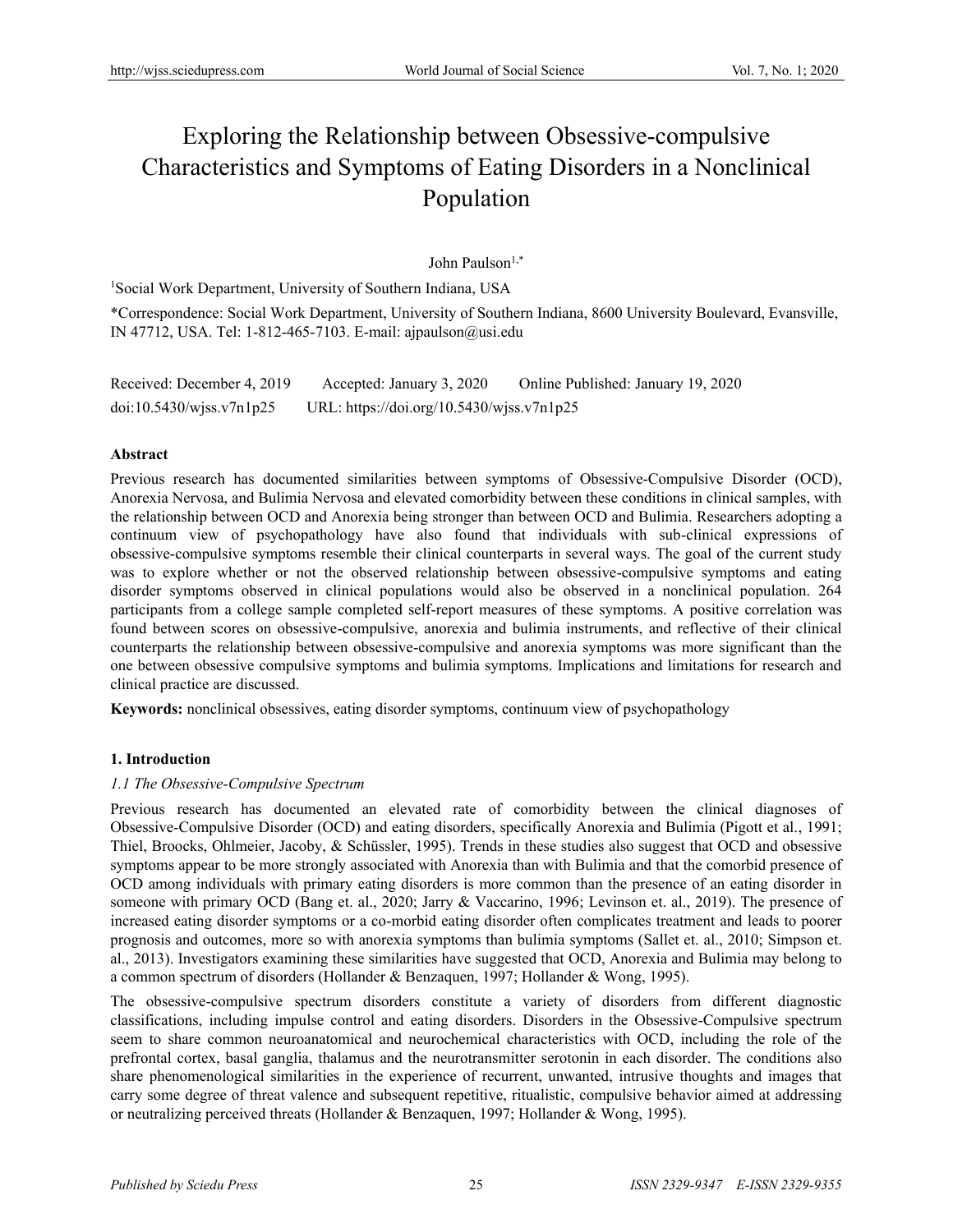The accumulation of research supporting an Obsessive-Compulsive Spectrum led to changes in DSM-5. OCD was removed from the anxiety disorder category and a new section titled the Obsessive-Compulsive and Related Disorders was created. While not all the conditions theorists consider as being a part of the obsessive-compulsive spectrum were included in this new category (including Anorexia and Bulimia, still categorized in the Feeding and Eating Disorders section), this new category does include the conditions previously included in the impulse control disorder section of trichotillomania and excoriation and also includes Body Dysmorphic Disorder, which was previously categorized with the eating disorders (APA, 2013).

#### *1.2 Nonclinical Obsessives*

The continuum view of psychopathology varies from the more traditional medical, categorical, dichotomous model that emphasizes distinct categories where one either has or does not have a condition. Instead it emphasizes that not only do diagnoses exist along a continuum of severity (from mild to severe presentations of a condition) but that their symptoms and traits do as well. This extends into nonclinical populations, suggesting that individuals can have aspects or characteristics of a condition without having the diagnosis (Widiger, 1992). This emphasis on continuum, developmental and spectrum conceptualizations of psychiatric disorders is now reflected in the latest edition of the Diagnostic and Statistical Manual of Mental Disorders Fifth Edition (5<sup>th</sup> ed.; DSM-5; American Psychiatric Association [APA], 2013).

Investigators supporting a continuum view of psychopathology have studied the expression of psychiatric symptoms and characteristics in nonclinical samples. Such individuals are ones that either do not meet the criteria for a disorder or who are sampled from populations other than psychiatric treatment settings. A sizeable amount of research has been conducted on what researchers refer to as nonclinical obsessives (for a comprehensive review of this literature see Gibbs, 1996). This research shows that nonclinical obsessives share several similar characteristics to those with OCD, just to a lesser degree than those with the disorder. Similar to those diagnosed with OCD nonclinical obsessives commonly report obsessions with themes that focus on contamination, harm and doubt. They also engage in similar compulsive behaviors of repetitive checking, cleaning, and hoarding of items. Consistent with patterns of comorbidity between OCD, anxiety, Post-Traumatic Stress Disorder and mood disorders in clinical populations, nonclinical obsessives exhibit increased disturbances in general mood, depression, anxiety and post-traumatic symptoms (Gibbs, 1996; Huppert et. al., 2005). Individuals with OCD have been shown to display cognitive deficits in short-term memory, nonverbal memory, and set shifting, and these same deficits have also been observed in nonclinical obsessives (Frost, Lahart, Dugas, & Sher, 1988; Gibbs, 1996; Zohar, LaBuda, & Moschel-Ravid, 1995).

While significant research has demonstrated similarities between nonclinical obsessives and those with OCD, there has been minimal investigation into whether the relationship between OCD and eating disorders is also observed in nonclinical populations. Frost, Sher and Geen (1986) examined the relationship between obsessive-compulsive symptoms and eating restraint (dieting, binging, affective state during eating) in a sample of undergraduate females. They found that those scoring higher in obsessive-compulsive symptoms had higher scores on the eating restraint scale, had more episodes of binge eating, and had higher rates of eating associated with negative affect. Davis, Claridge and Cerullo (1997) explored the relationship between personality characteristics and Bulimia in a non-clinical sample of female college students. These investigators actually found a negative relationship between obsessive-compulsive characteristics and symptoms of Bulimia. They speculate that this finding was due to the more significant relationship between obsessive-compulsive symptoms and anorexia symptoms than with bulimia symptoms. In perhaps the largest study on the topic, Formea and Burns (1995) examined the relationship between obsessive-compulsive symptoms and bulimia symptoms in a group of 1703 college students. They found a positive correlation between obsessive-compulsive and bulimia symptoms.

Consistent with this line of investigation, the current study set out to briefly examine the relationship between obsessive-compulsive characteristics and symptoms of eating disorders in a nonclinical population. The purpose of this study was to explore whether such a positive relationship would be observed in a nonclinical population, and if so whether that relationship would resemble trends seen in clinical populations of obsessive-compulsive symptoms being more strongly related with anorexia symptoms than with bulimia symptoms.

# **2. Methods**

#### *2.1 Participants*

264 participants, consisting of 80 males and 184 females, from a large Midwestern university completed the study. The participants ranged in age from 18 to 53 ( $M=20.57$ ). Ethnic identification in the sample consisted of 91.2%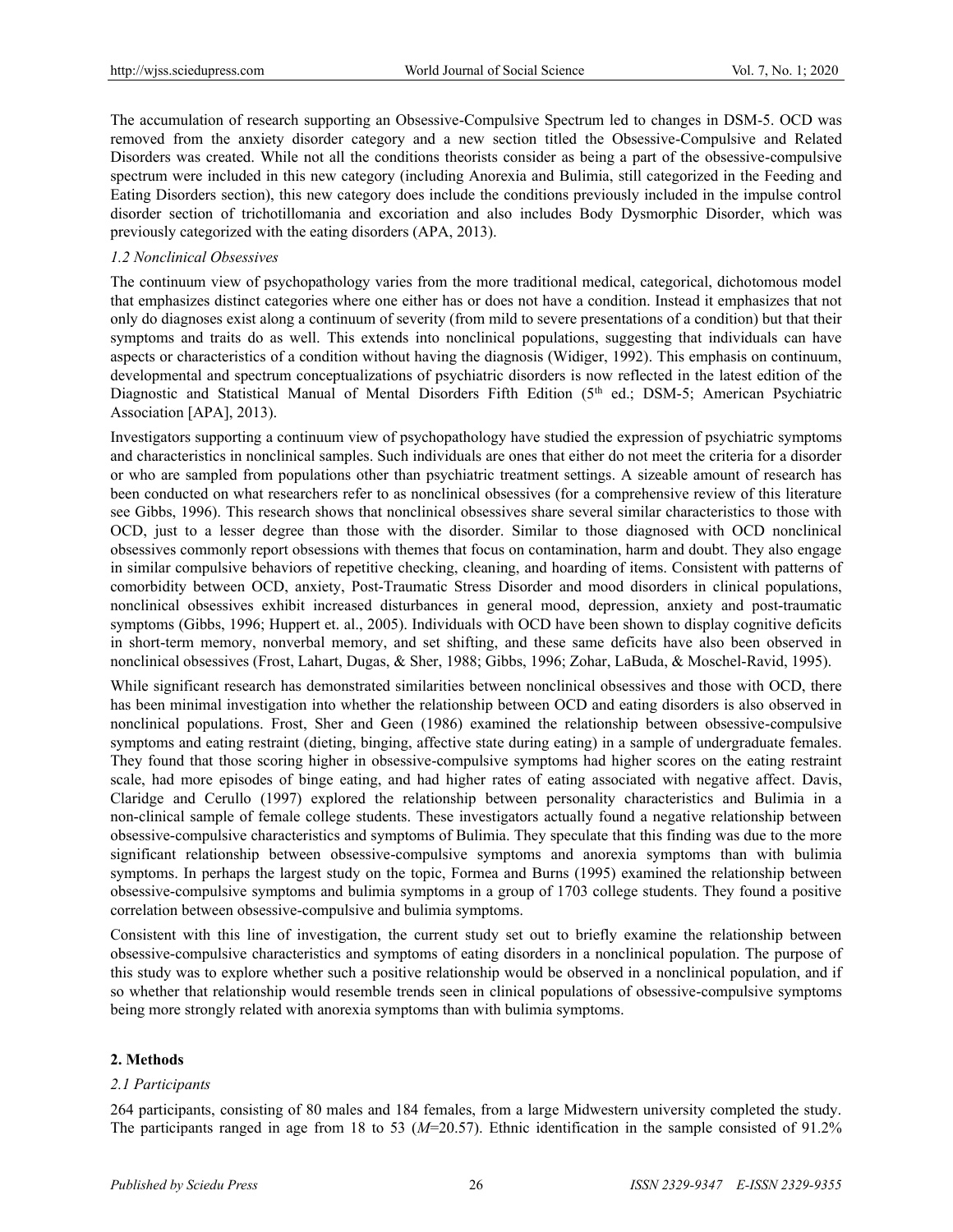Caucasian, 5.7% African American, 0.8% Asian, and 0.8% Chicano. 1.5% of participants in the study identified their ethnic identity as "other". All participants in the study were volunteers at least eighteen years of age, were currently enrolled in either an introduction to psychology course or introduction to social work course and had not completed a research methods course. Some participants received extra course credit for participating in the study.

# *2.2 Materials*

*Maudsley Obsessional-Compulsive Inventory* (MOCI)-The Maudsley Obsessional-Compulsive Inventory (Hodgson & Rachman, 1977) is a thirty-item self-report measure of obsessive-compulsive symptoms. Questions are posed in a dichotomous, yes/no format. The scale contains four subscales related to different general categories of obsessive-compulsive symptoms (checking, cleaning, slowness, and doubting). A composite score for the MOCI, as well as scores for each subscale, are obtained by summing the number of responses that positively relate to obsessive-compulsive concerns. The MOCI has demonstrated good internal consistency, test-retest reliability and validity (Hodgson & Rachman, 1977; Sternberger & Burns, 1990a).

*Eating Attitudes Test* (EAT)-The Eating Attitudes Test (Garner & Garfinkel, 1979) is a forty-item self-report instrument that measures symptoms of anorexia nervosa. Test items are set up in a six-point Likert format. Higher scores on the instrument represent the increased presence of anorexia symptoms. The authors of the test recommend a clinical cutoff score of thirty, with scores above this being suggestive and supportive of a potential diagnosis of Anorexia. The EAT has demonstrated good internal consistency, discriminate validity and responsiveness to improvements from treatment (Garner & Garfinkel, 1979; Mintz & O'Halloran, 2000).

*The Bulimia Test-Revised* (BULIT-R)-The Bulimia Test-Revised (Thelen, Farmer, Wonderlich, & Smith, 1991) is a self-report instrument that measures symptoms of bulimia nervosa. The test includes twenty-eight items set in a Likert format with higher scores on the instrument reflecting the greater presence of bulimia symptoms. Scores of 104 and above on the instrument suggest a diagnosis of bulimia nervosa. In an effort to reduce the possibility of false negatives, Fischer and Corcoran (1994) recommend a cutting score of 85. The BULIT-R has demonstrated good internal consistency, test-retest reliability, as well as concurrent, construct and discriminate validity (Thelen, Farmer, Wonderlich, & Smith, 1991; Thelen, Mintz, & Vander Wal, 1996; Welch, Thompson, & Hall, 1993).

# *2.3 Procedure*

After receiving IRB approval and obtaining informed consent from each participant, the primary investigator administered the test battery to participants during a regularly scheduled meeting of their class. The test battery consisted of the MOCI, EAT, and BULIT-R. Total scores for each scale, as well as subscale scores for the MOCI, were then calculated.

# **3. Results**

Descriptive statistics, including means, standard deviations, and score ranges are presented in Table 1.

| Variables      | Mean  | SD    | Minimum | Maximum |
|----------------|-------|-------|---------|---------|
| <b>MOCI</b>    | 10.05 | 4.68  | 2.00    | 26.00   |
| EAT            | 14.82 | 9.56  | 2.00    | 58.00   |
| <b>BULIT-R</b> | 50.53 | 18.27 | 14.00   | 115.00  |

| Table 1. Means, Standard Deviations, Minimum and Maximum Scores on All Measures |  |  |  |  |
|---------------------------------------------------------------------------------|--|--|--|--|
|---------------------------------------------------------------------------------|--|--|--|--|

Note: N=264. MOCI=Maudsley Obsessional-Compulsive Inventory; EAT-Eating Attitudes Test; BULIT-R=Bulimia Test-Revised

One-tailed correlation coefficients were then calculated for the total scores on the MOCI, the MOCI subscales, the EAT and the BULIT-R.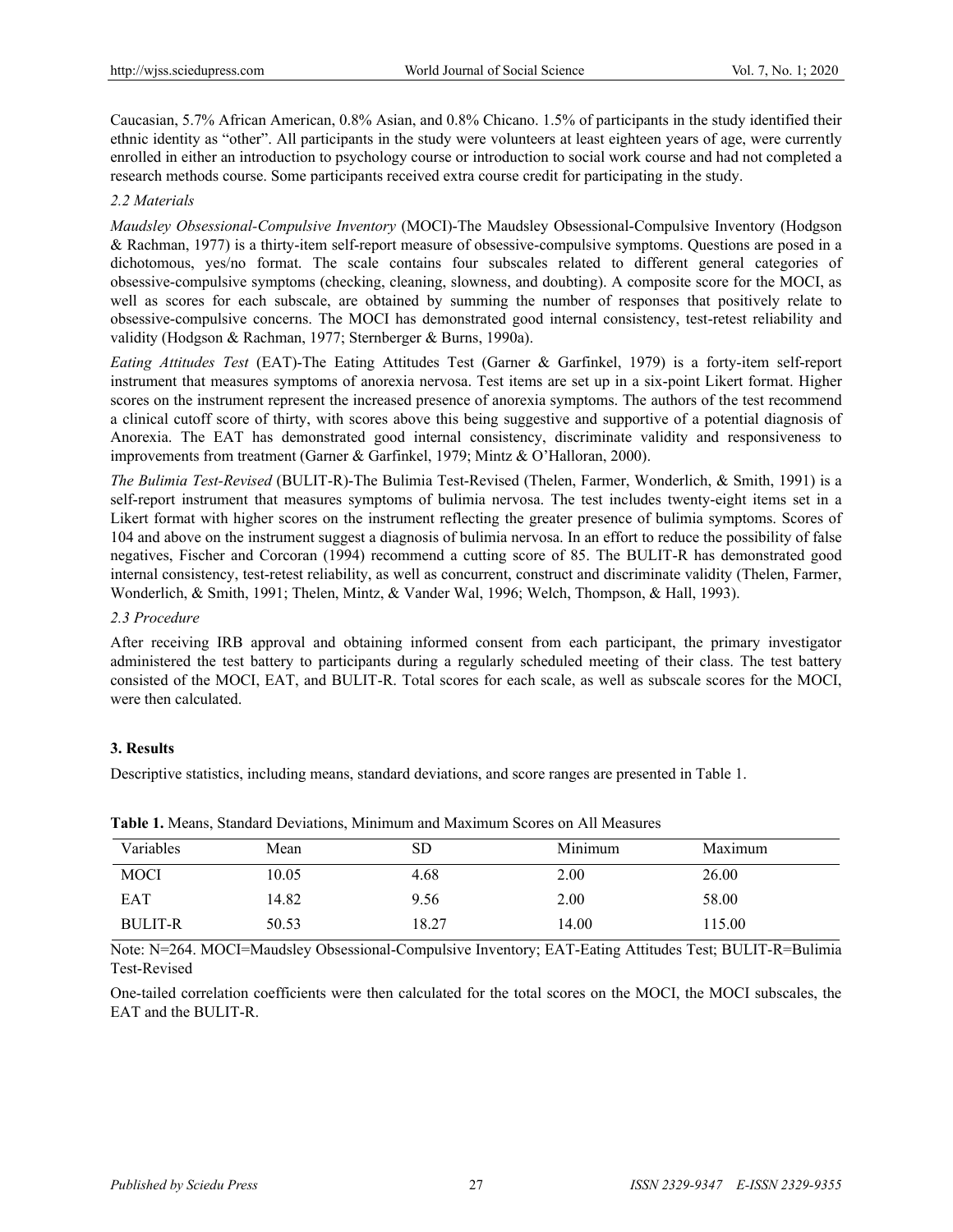|          |          | - --, --- - -, ----- |          |                |          |          |   |
|----------|----------|----------------------|----------|----------------|----------|----------|---|
| Measure  |          | 2                    | 3        | $\overline{4}$ |          | 6        | π |
| 1. MOCIT |          |                      |          |                |          |          |   |
| 2. CHECK | $.781**$ |                      |          |                |          |          |   |
| 3. CLEAN | $.764**$ | $.407**$             |          |                |          |          |   |
| 4. SLOW  | $.523**$ | $.165***$            | $.384**$ |                |          |          |   |
| 5. DOUBT | $.625**$ | $.468**$             | $.144**$ | $.125*$        |          |          |   |
| 6. EAT   | $.303**$ | $.177**$             | $.266**$ | $.236**$       | $.158**$ |          |   |
| 7. BULIT | $.230**$ | $.126*$              | $.150**$ | $.174**$       | $.200**$ | $.639**$ |   |

**Table 2.** Correlations between MOCI, EAT, and BULIT-R Scores

Note: N=264. MOCIT=MOCI Total; CHECK=checking subscale; CLEAN=cleaning subscale; SLOW=slowness subscale; DOUBT=doubting subscale; EAT=EAT total; BULIT=BULIT-R total

 $*_{p<.05}$ .  $*_{p<.01}$ .

Statistically significant correlations were observed between all variables measured. Total scores on the MOCI and total scores on both the EAT ( $r=0.303$ ,  $p=0.000$ ) and BULIT-R ( $r=0.230$ ,  $p=0.000$ ) were positively correlated, with the correlation between the MOCI and the EAT being higher than that between the MOCI and the BULIT-R. All four subscales of the MOCI were significantly correlated with the EAT and BULIT-R total scores as well. These correlations, while significant, are minimal and suggest that the total MOCI score as a global rating of obsessive and compulsive symptoms has a stronger relationship to eating disorder symptoms than any particular subtype of obsessive-compulsive symptoms measured by the MOCI.

# **4. Discussion**

This investigation set out to explore the relationship between obsessive-compulsive, anorexia, and bulimia-related symptoms in a nonclinical sample. Although there is a well-established connection between Obsessive-Compulsive Disorder, Anorexia, and Bulimia in clinical populations, very few studies have examined this trend in nonclinical populations. Those that have explored this dynamic have almost exclusively explored the connection between obsessive-compulsive and bulimia symptoms, as opposed to examining any connection to anorexia symptoms.

The primary hypotheses of this investigation, that scores on self-report measures of obsessive-compulsive, anorexia, and bulimia symptoms would be positively correlated in a nonclinical sample, and that the relationship between obsessive-compulsive and anorexia symptoms would be higher than that between obsessive-compulsive and bulimia symptoms, were both supported. These finding coincide with trends in the clinical literature (Pigott et al., 1991; Thiel, Broocks, Ohlmeier, Jacoby, & Schüssler, 1995) generally, and specifically with observations detailing higher rates between OCD and Anorexia than Bulimia (Bang et. al., 2020; Jarry & Vaccarino, 1996; Levinson et. al., 2019). These findings are also comparable to the previous literature on eating disorder symptoms in samples of non-clinical obsessives (Davis, Claridge, & Cerullo, 1997; Formea & Burns, 1995; Frost, Sher, & Geen, 1986).

Results from this study showed that the non-clinical obsessive sample under current investigation performed very similarly to clinical counterparts with regards to relationships between these symptoms and those of symptoms of eating disorders. These findings add continued support to the continuum view of psychopathology (Widiger, 1992) and to reported similarities between non-clinical obsessives and those with Obsessive-Compulsive Disorder (Formea & Burns, 1995; Gibbs, 1996; Huppert et al., 2005; Zohar, LaBuda, & Moschel-Ravid, 1995). The current study is one of the only that has explored and documented this trend of a positive relationship not only between obsessive-compulsive symptoms and eating disorder symptoms, but a stronger relationship between obsessive-compulsive and anorexia symptoms than bulimia symptoms in a nonclinical population.

The current investigation does have several notable limitations. The scope of this pilot study was limited, and the sample size was relatively small. The correlations observed between variables, although significant, are also rather small. One explanation of these small values is the use of a nonclinical sample, which tend to perform similarly to, yet more moderately than, clinical samples. Another possible explanation for the modest correlations could also be the instruments used to assess these symptoms. Although the MOCI is perhaps the most widely used instrument in research on nonclinical obsessives (Sternberger & Burns, 1990a), previous studies using this instrument to assess obsessive-compulsive symptoms in individuals with eating disorders have produced mixed findings (Fahy, 1991;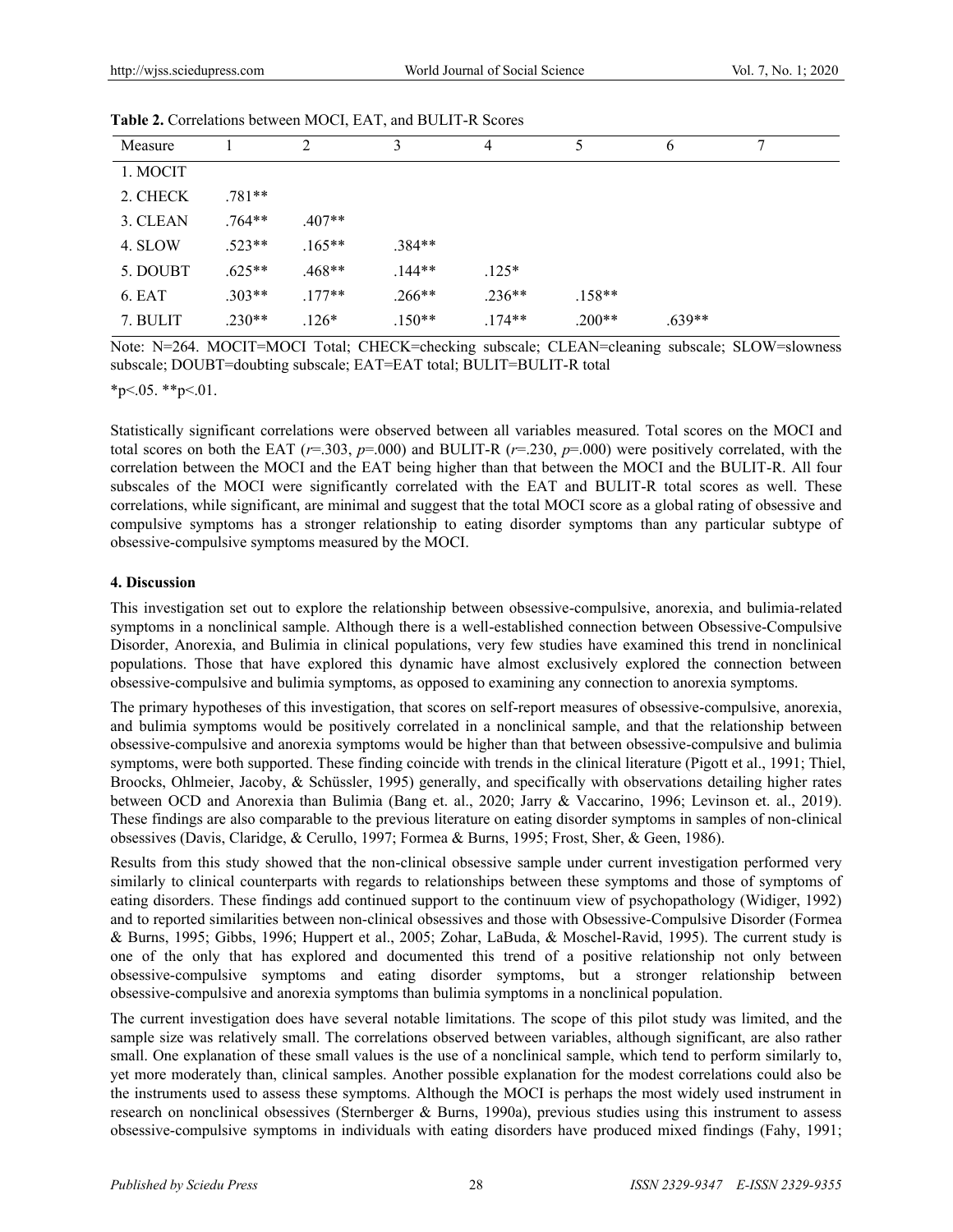Weiss & Ebert, 1983). While the EAT and the BULIT-R have been successfully used with a number of nonclinical samples (Formea & Burns, 1995; Wilson & Mercer, 1990), it is also important to remember that they are instruments meant for clinical populations and may not fully identify eating disturbances in the general population. Mintz and O'Halloran (2000), for example, indicate that the EAT may have a high false-positive rate and weak predictive capabilities when used in nonclinical samples. Future investigation could consider the benefit of utilizing different measures for these variables.

#### **5. Conclusion**

Despite these limitations, the current study does provide support for the relationship between obsessive-compulsive, anorexia, and bulimia symptoms observed in both clinical and non-clinical populations. It also bolsters observed similarities in the research literature between nonclinical obsessives and clinical populations with OCD generally, and specifically with symptoms of eating disturbance in nonclinical obsessives. In addition to expanding and enriching the literature in this area, the current investigation also has potential beneficial clinical implications. Adopting a continuum view of psychopathology reminds clinicians that individuals can possess characteristics and difficulties of conditions, including clinically relevant ones, even if they do not meet the full criteria for a diagnosis. Recognizing patterns of comorbidity between obsessive-compulsive and eating disorders symptoms and diagnoses, including possible subclinical presentations, and that the combined presence of each can complicate treatment could assist providers in developing and improving assessment and intervention strategies. While the literature on NCO's has not received much recent attention, research on NCO's and other nonclinical populations further supports developmental and continuum views of psychopathology, both of which offer continued research and clinical utility.

#### **References**

- American Psychiatric Association. (2013). *Diagnostic and statistical manual of mental disorders* (5th ed.). Washington, DC: Author. https://doi.org/10.1176/appi.books.9780890425596
- Bang, L., Kristensen, U. B., Wisting, L., Stedal, K., Garte, M., Minde, Å., & Rø, Ø. (2020). Presence of eating disorder symptoms in patients with obsessive-compulsive disorder. *BMC Psychiatry*, *20*(1), 1-10. https://doi.org/10.1186/s12888-020-2457-0
- Davis, C., Claridge, G., & Cerullo, D. (1997). Personality factors and weight preoccupation: A continuum approach to the association between eating disorders and personality disorders. *Journal of Psychiatric Research*, *31*(4), 467-480. https://doi.org/10.1016/S0022-3956(97)00006-X
- Fahy, T. A. (1991). Obsessive-compulsive symptoms in eating disorders. *Behaviour Research and Therapy*, *29*(2), 113-116. https://doi.org/10.1016/0005-7967(91)90038-5
- Fischer, J., & Corcoran, K. (1994). *Measures for Clinical Practice: A Sourcebook* (2nd Ed.). New York: The Free Press.
- Formea, G. M., & Burns, G. L. (1995). Relation between the syndromes of bulimia nervosa and obsessive compulsive disorder. *Journal of Psychopathology and Behavioral Assessment*, *17*(2), 167-176. https://doi.org/10.1007/BF02229016
- Frost, R. O., Lahart, C. M., Dugas, K. M., & Sher, K. J. (1988). Information processing among non-clinical compulsives. *Behaviour Research and Therapy*, *26*(3), 275-277. https://doi.org/10.1016/0005-7967(88)90011-3
- Frost, R. O., Sher, K. J., & Geen, T. (1986). Psychopathology and personality characteristics of nonclinical compulsive checkers. *Behaviour Research and Therapy*, *24*(2), 133-143. https://doi.org/10.1016/0005-7967(86)90084-7
- Garner, D. M., & Garfinkel, P. E. (1979). The Eating Attitudes Test: An index of the symptoms of anorexia nervosa. *Psychological Medicine*, *9*(2), 273-279. https://doi.org/10.1017/S0033291700030762
- Gibbs, N. A. (1996). Nonclinical populations in research on obsessive-compulsive disorder: A critical review. *Clinical Psychology Review*, *16*(8), 729-773. https://doi.org/10.1016/S0272-7358(96)00043-8
- Hodgson, R. J., & Rachman, S. (1977). Obsessional-compulsive complaints. *Behaviour Research and Therapy*, *15*(5), 389-395. https://doi.org/10.1016/0005-7967(77)90042-0
- Hollander, E., & Benzaquen, S. D. (1997). The obsessive-compulsive spectrum disorders. *International Review of Psychiatry*, *9*(1), 99-110. https://doi.org/10.1080/09540269775628